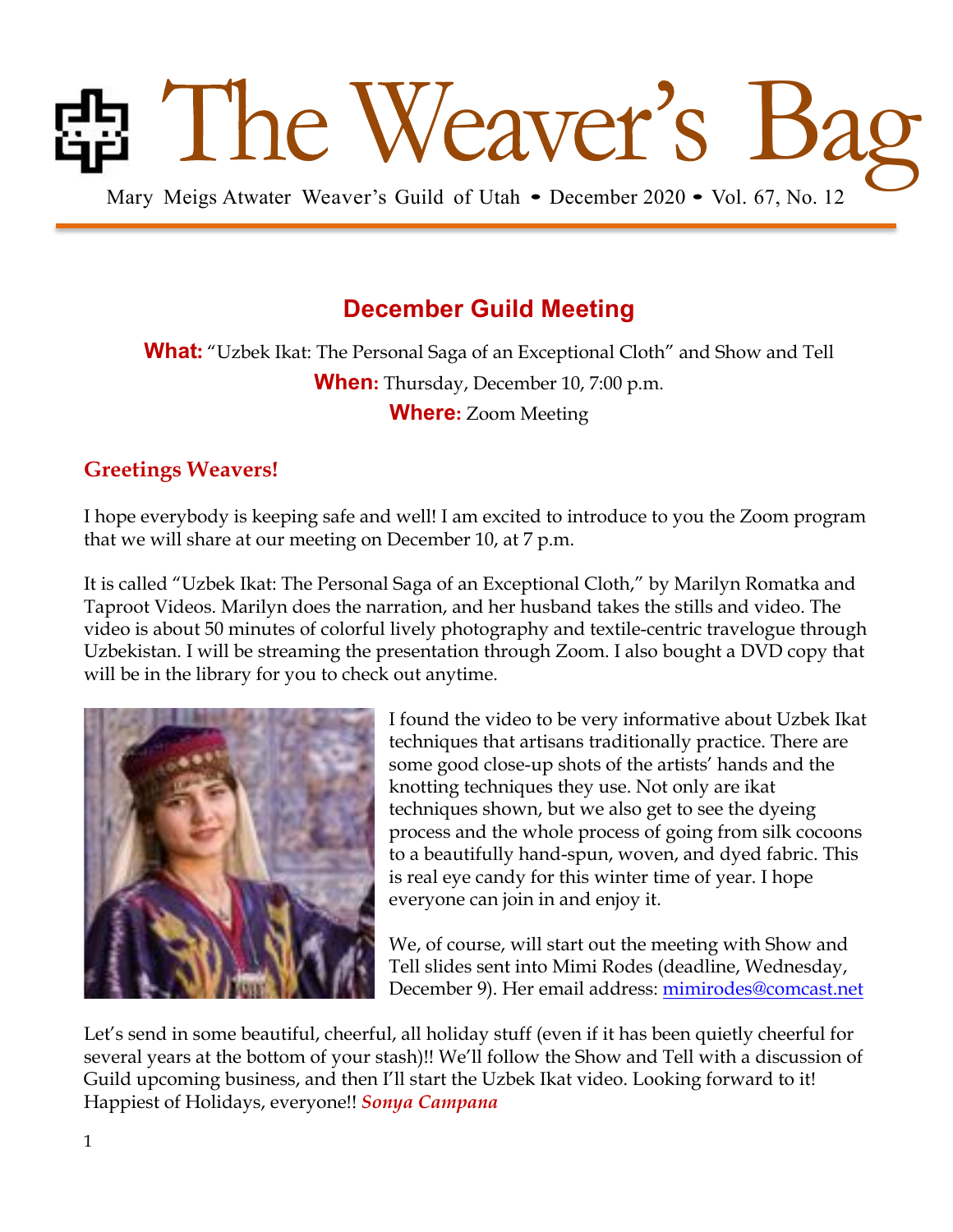## **Guild Challenge**

At our November meeting, Juliette Lanvers introduced us to our Guild Challenge for the 2020–2021 year. We will be weaving dishtowels—one of our favorite handwoven projects! Each person who is interested in participating will weave one dishtowel to give to someone else in the Guild. For information about the Challenge, go to our website, mmawg.org, and click on the "Events" tab. We hope that many of you will participate.

## **Fall Meetings of the Southwest Utah Weaving Branch**

### **Towel Exchange. Monday, 14 December 2020, 5:30 pm to 7:30 pm.**

We are going to do the towel exchange but with a little different format. Everyone that participates will e-mail the following to Nancy at webmaster@mmawg.org:

- One or more pictures of their towels
- Their mailing address

You only need to weave one towel for the exchange. The name of everyone that participates in the exchange will go into a hat. Nancy will draw names and will tell each participant who they need to mail their towel to. During the meeting we will discuss each of our towels, including the structure, weaving process and lessons learned.

Here are the towel requirements:

It needs to be suitable as a kitchen towel, and the materials must be cotton, linen, hemp or some mixture of these. Finished size should be:

- Width: between 14 and 20 inches
- Length: between 20 and 30 inches after hemming

Weave structure and color are the weaver's choice. The towels should be hemmed.

Join Zoom Meeting https://us02web.zoom.us/j/83614813583?pwd=WlF2TmFEZ1dPSjlBemw5dENEZTR5QT09

Meeting ID: 836 1481 3583 Passcode: 738912

The web page for the branch has the meeting schedule and other information: http://www.mmawg.org/SWUtahBranch.htm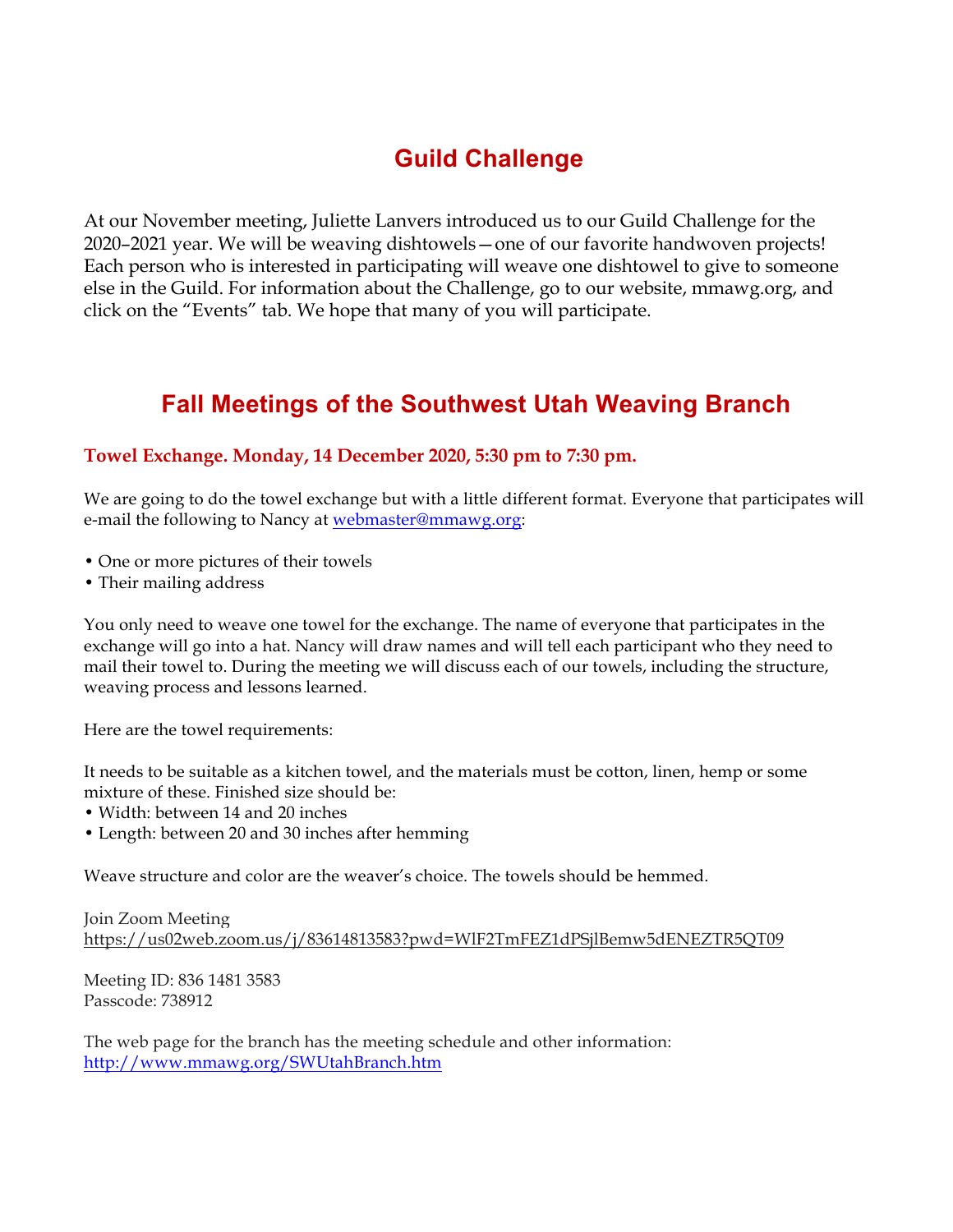## **Inspiring Weavings from our Weaving Friends**

ReNee Page has for many years woven lovely overshot Christmas cards.



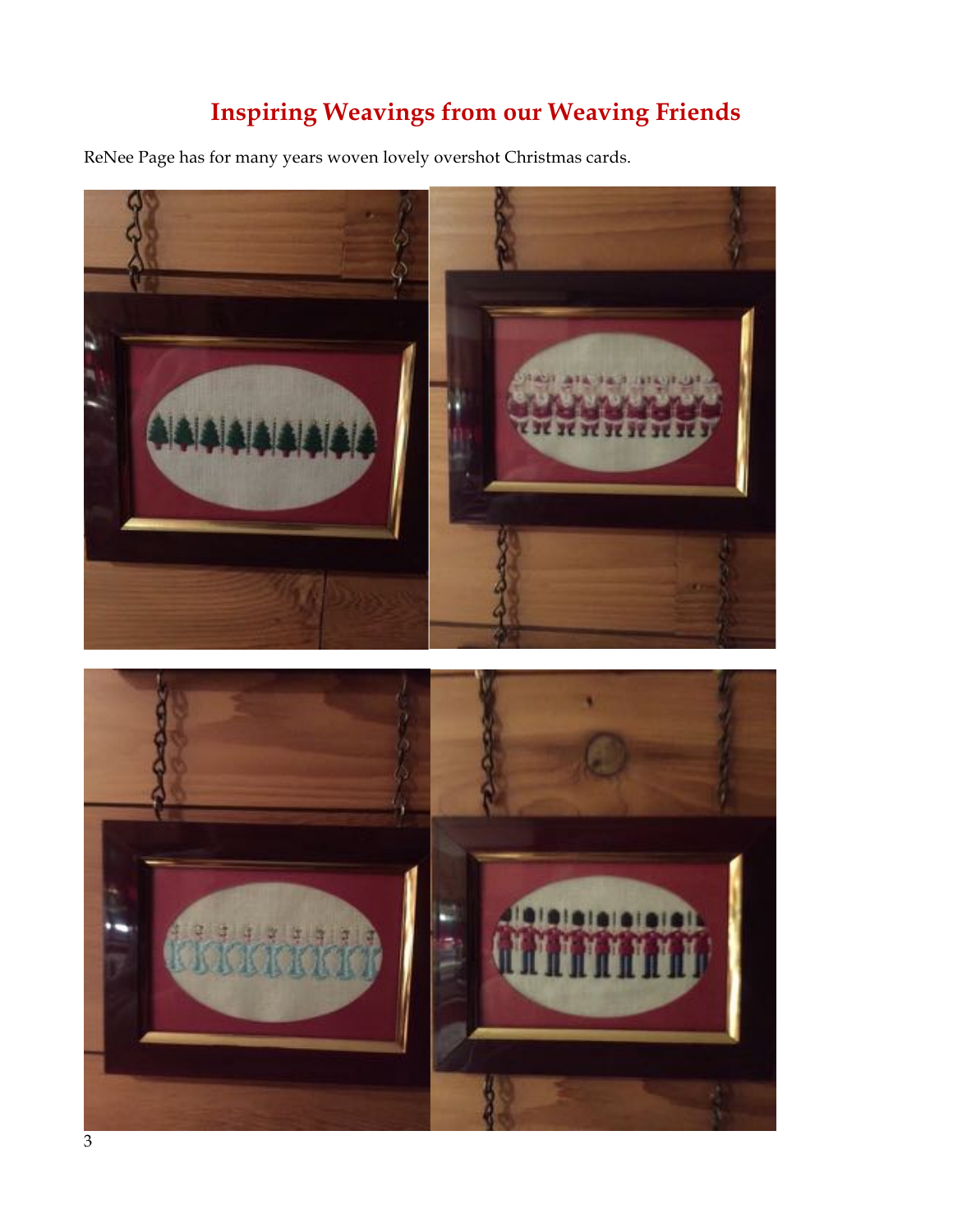These are Christmas weavings done in double weave pickup by Flossie Goodwin, who was Mary Atwater's good friend and a founding member of our Guild. ReNee Page owns the weavings.



NO-EL  $MO$ -EL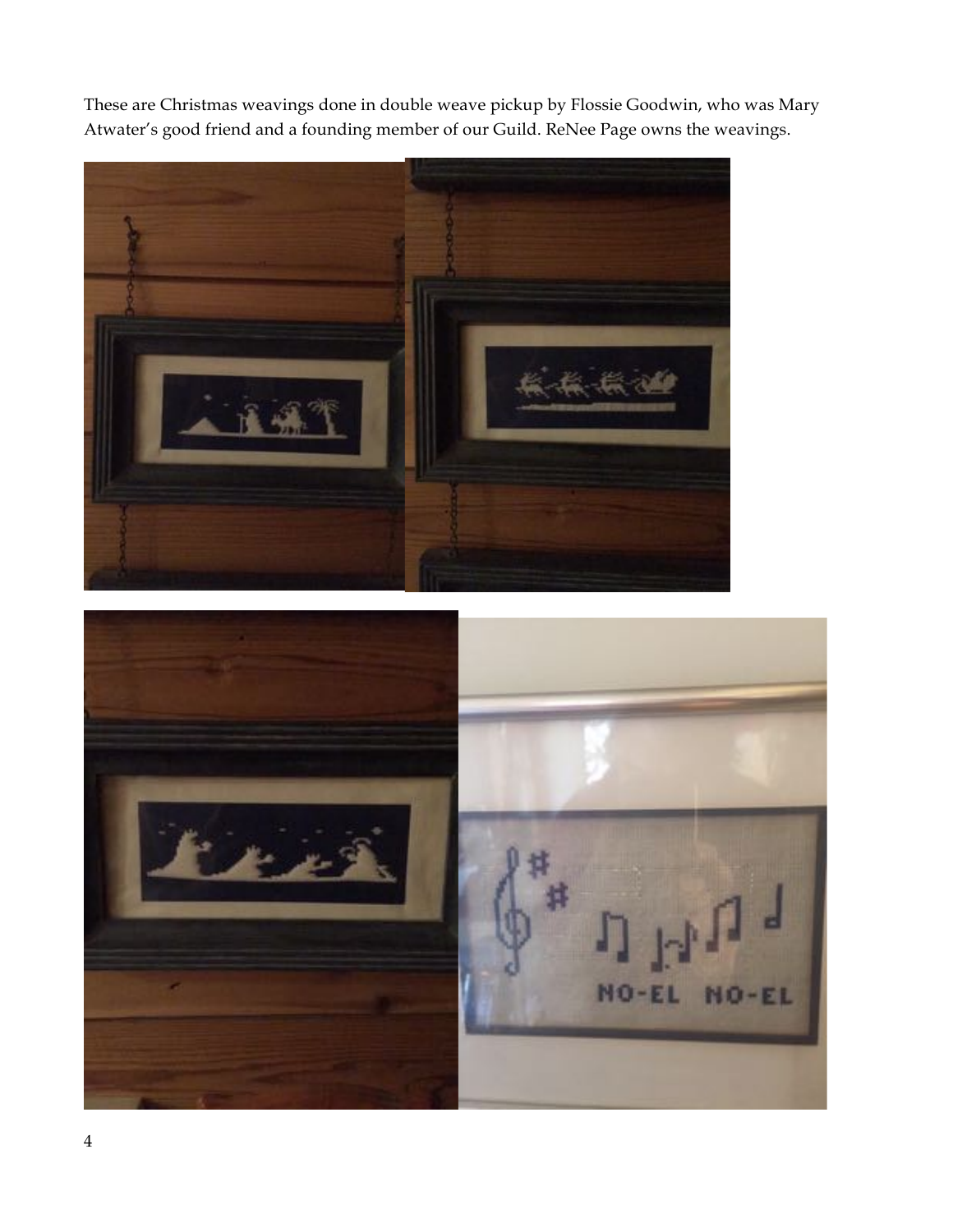*Kathryn Jonker:* This is a needlepoint kit I discovered in my grandmother's house after she passed in 2011, kit circa 1980s. I finally got around to finishing it! But I am really excited about the frame: I just went to Deseret Industries to get a frame and found a \$3 black frame with the matting inside around another picture. I trimmed the matting to the needlepoint, sanded and stained the frame, and am super happy with the end result.

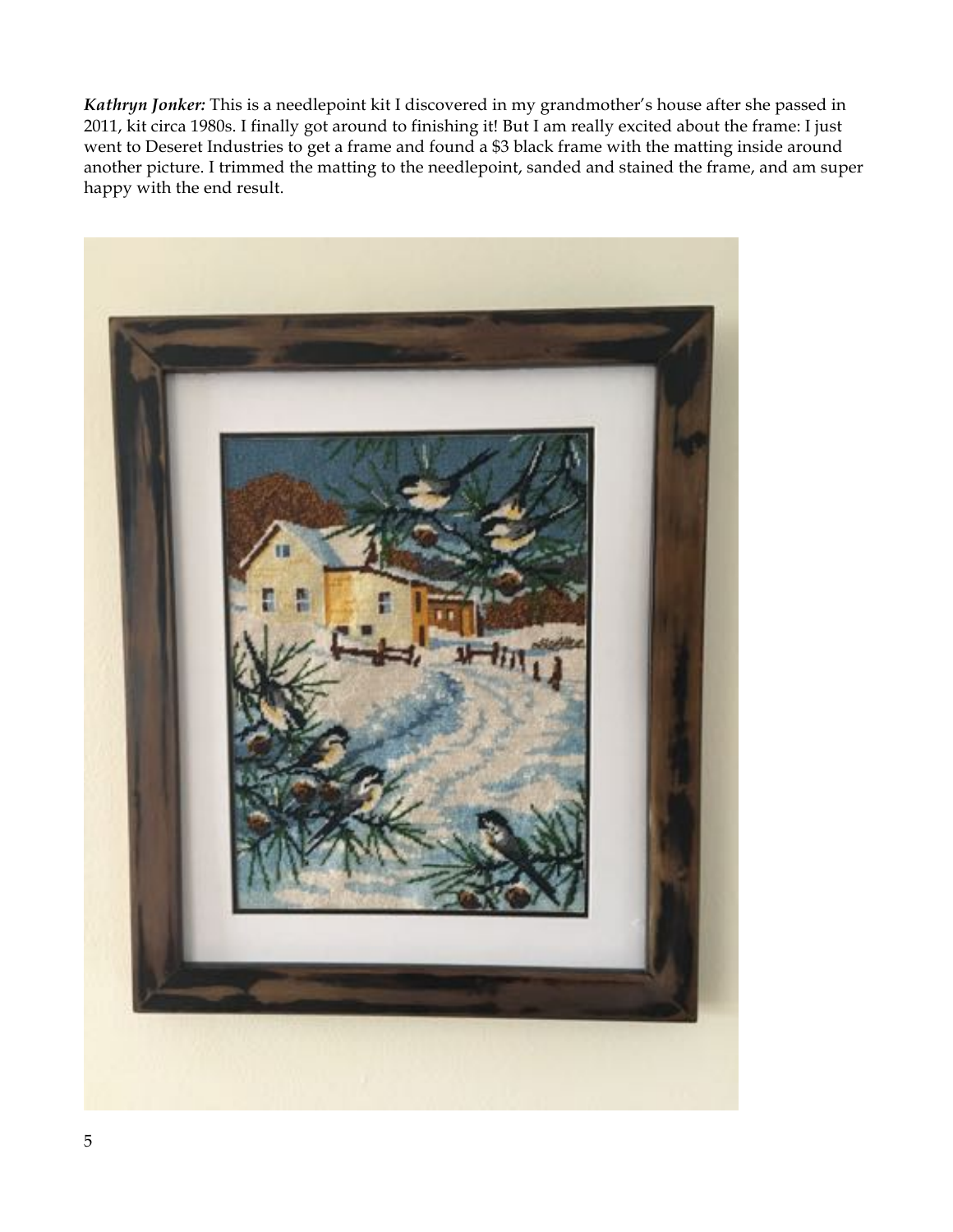*Mimi Rodes:* Ping Chang and I dyed some more silk scarves with fall leaves, onion skins, marigolds, etc. This time I mordanted the scarves with alum and threw a handful of onion skins into the water bath. The results are quite magical! The attached photos show:



- Leaves, marigolds, etc. arranged on half of the scarf before bundling
	- Bundled scarves simmering in the dye bath
	- Unwrapped, damp scarves spread out to dry

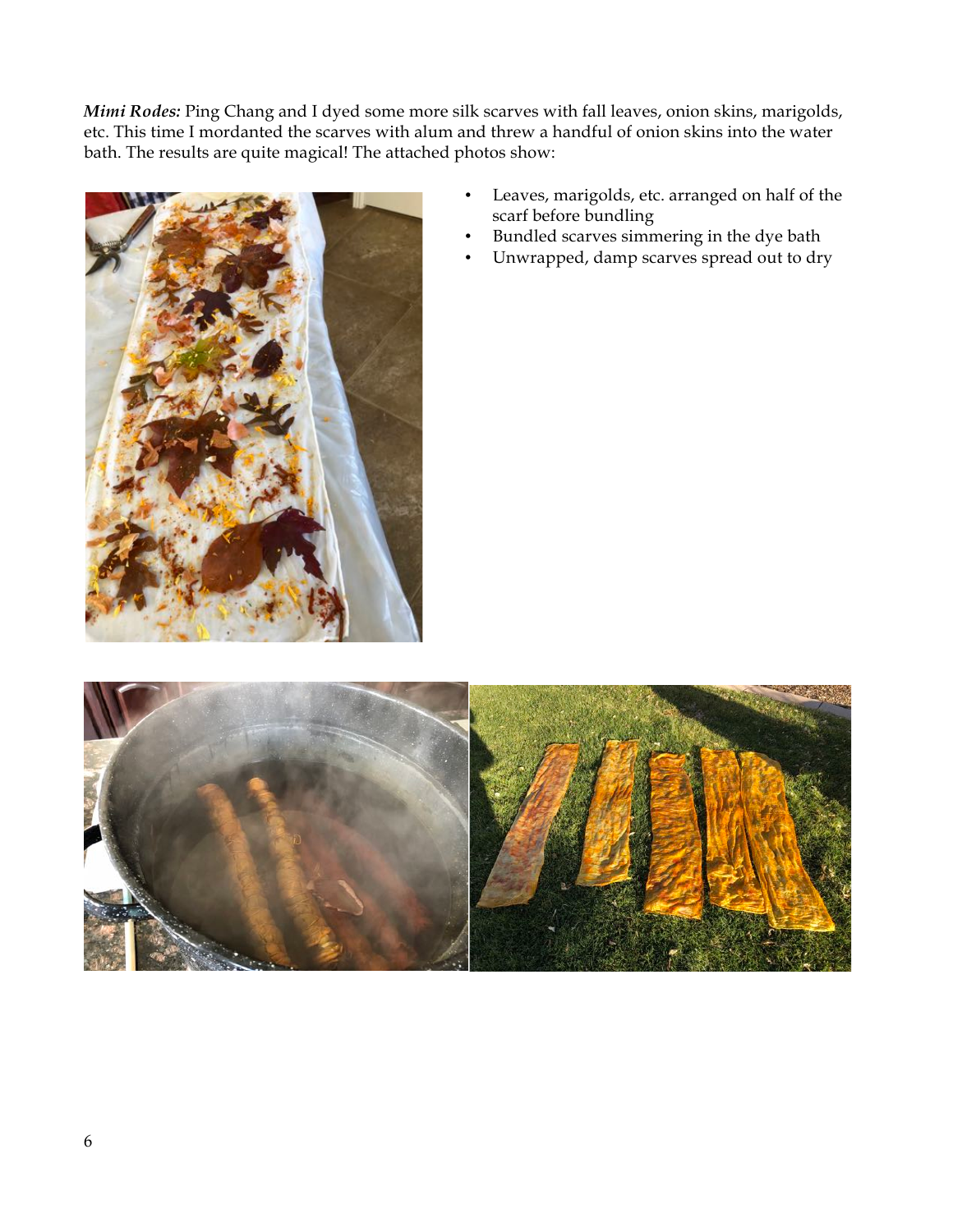## **Shuttlecraft Bulletin: Spanish and South American Weaving**

The topic of Spanish and South American weaving patterns was covered by Mary Meigs Atwater in the August 1933 and March 1945 Shuttlecraft Bulletins. In August 1933, Mary wrote that Spanish style homes were popular in the Southwest and along the West Coast, and they needed compatible textiles. Weavings done in the old familiar colonial patterns would not do.

She described the Spanish decoration as lavish, with heavy and ornate effects. So, used sparingly, against a severely plain background like the white walls and round arched doorways of these Spanish style homes, they would be extremely handsome. These weavings depended upon strong color rather than pattern. Most of the threadings were simple, with the colors arranged in bold stripes. Black and red were the chief colors, with clear yellow and a vivid green. Blue was not used often, but when it was, it was a strong, dark shade. See diagram no. 1 from the bulletin here, indicating black, red, and white. Wool was the most common material used, tightly woven and heavy, done either in warp- or weft-faced weaves.

Mary described the Mexican serape, a blanket-like shawl, as an example of work influenced by Spanish and Indian designs. Designs were also described as like Navajo weaving, with figures done in tapestry weave, set off by stripes. She wrote of South American ponchos and Bolivian blankets. She provided warping instructions for a blanket to be done in a fine wool, in a summer and winter weave, that would work up more quickly than a weft-faced weave. The blanket would have been woven





in llama fiber traditionally. The figure shown here in red, white, and dark blue shows a serape from the Ft. Lewis College Durango Collection illustrating Spanish, Navajo, and Pueblo influences.

Mary provided a draft and tie-up for a rug to be done in the pattern shown above using a 4-harness loom, using carpet warp and a lightweight wool rug yarn for weft, beaten tightly. She also wrote about Spanish rugs done in a simple overshot threading, in a diamond pattern with black borders and the center in several bright colors, red usually dominant. These rugs would have a woven fringe sewn on to the piece on all sides—the fringe would be in bands of color to match the center pattern. This style rug could be woven in three pieces.

In 1945, Mary wrote of unusual and little-known techniques she explored of South American weaving. These were done in three colors: again, typically red, black, and white.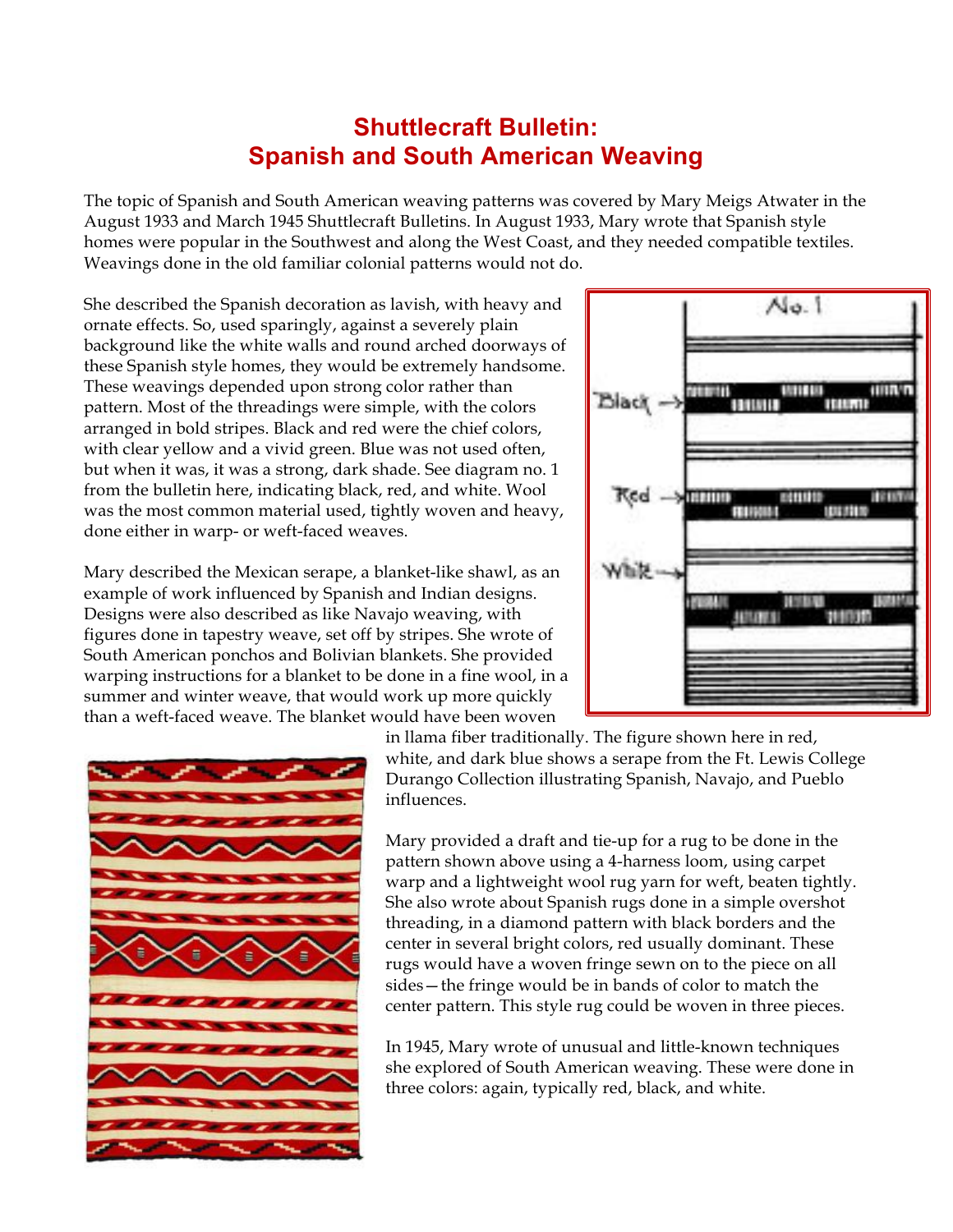

Mary's book, *Byways in Weaving*, published in 1954 from Salt Lake City, covered many of these techniques and patterns from Central and South America, as well as other parts of the world.

Most of the weaving from Bolivia, Peru, and Guatemala she described



was done in narrow bands of pattern, separated by wider bands of stripes in several colors. These were done in plain warp-faced weave as seen in the two examples in color on this page.

She provided detailed instructions for weaving three different figures using a 4-harness floor loom with pickup. The diagram to the right shows a design from Peru. Additional information on this technique may also be seen in Byways book.

Today, the Cloth Roads website has examples of these weaves for sale from Peru and other South and Central America locations: clothroads.com/product-category/new-arrivals/

But probably the best site for beautiful examples of this style of weaving is the Backstrap Weaver's blog, by Laverne Waddington. The examples on this blog are done in traditional and nontraditional patterns and colors. Check it out here: backstrapweaving.wordpress.com/

Laverne also has many videos and books available on patterns and weaving technique for these weaves from all over the globe. These are done on backstrap looms, inkle looms, and harness looms. *Keep Weaving, Maureen Wilson*

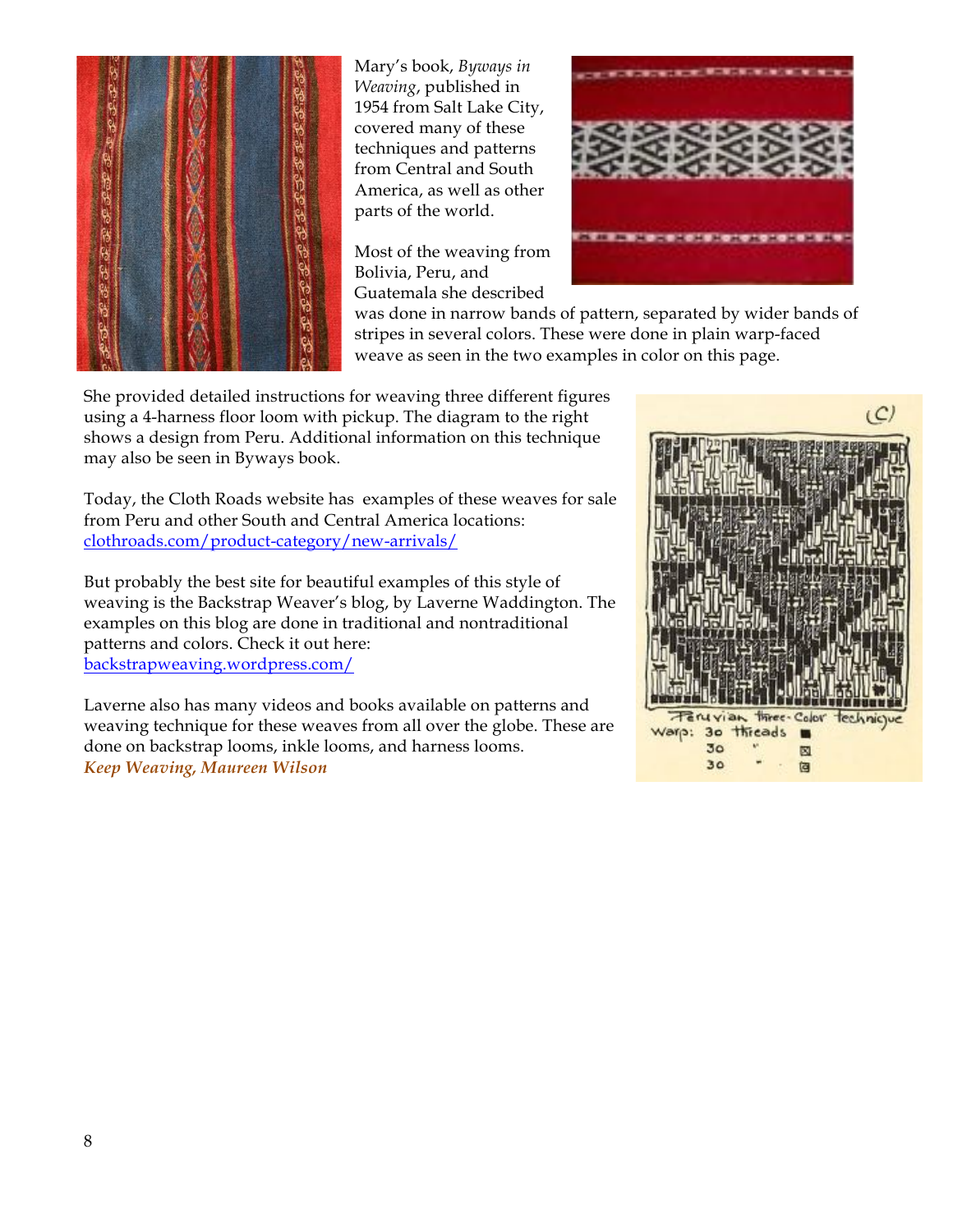## **The Shuttle-Craft Bulletin Study Group**



The Shuttle-Craft Bulletin Study Group will meet on Zoom on Tuesday, December 8, at 7:00. If you are interested in joining our meeting, let Maureen Wilson know (maureenmwilson@yahoo.com).

The Shuttle-Craft Bulletins study group meets to discuss Mary Atwater's work from the Shuttle-Craft Bulletins. This is a very informal group—if you have not participated, try a meeting and see if you want to join. The meetings usually start with a reading from Mary Meigs Atwater's biography.

| Topic                                                                      | <b>Bulletins</b>                | <b>Meeting Date</b> |
|----------------------------------------------------------------------------|---------------------------------|---------------------|
| Bags and Pine bloom pattern                                                | February 1927,<br>December 1928 | December 8          |
| Neckties and scarves, Double bow knot<br>and Double chariot wheel patterns | June 1927,<br>November 1927     | TBD                 |
| Lace weaves, blanket and shawls                                            | May 1927,<br>February 1932      | TBD                 |